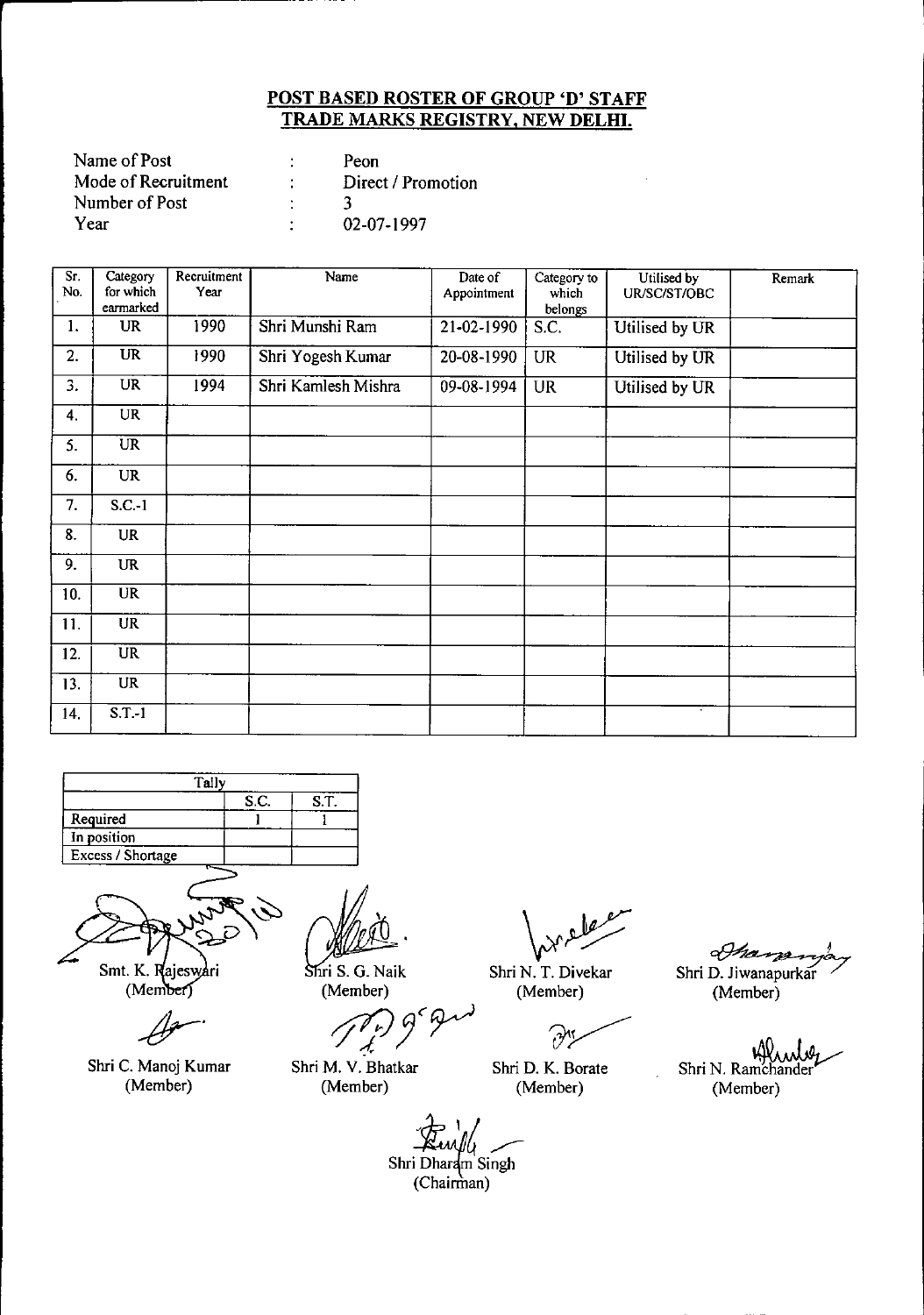| Name of Post        | Peon               |
|---------------------|--------------------|
| Mode of Recruitment | Direct / Promotion |
| Number of Post      |                    |
| Year                | 31-12-1997         |

| $\overline{\text{Sr}}$<br>No. | Category<br>for which | Recruitment<br>Year | Name                | Date of<br>Appointment | Category to<br>which | Utilised by<br>UR/SC/ST/OBC | <b>Remark</b> |
|-------------------------------|-----------------------|---------------------|---------------------|------------------------|----------------------|-----------------------------|---------------|
|                               | earmarked             |                     |                     |                        | belongs              |                             |               |
| 1.                            | <b>UR</b>             | 1990                | Shri Munshi Ram     | 21-02-1990             | S.C.                 | Utilised by UR              |               |
| 2.                            | <b>UR</b>             | 1990                | Shri Yogesh Kumar   | 20-08-1990             | <b>UR</b>            | Utilised by UR              |               |
| 3.                            | <b>UR</b>             | 1994                | Shri Kamlesh Mishra | 09-08-1994             | $\overline{UR}$      | Utilised by UR              |               |
| 4.                            | UR                    |                     |                     |                        |                      |                             |               |
| 5.                            | $\overline{UR}$       |                     |                     |                        |                      |                             |               |
| 6.                            | <b>UR</b>             |                     |                     |                        |                      |                             |               |
| 7.                            | $S.C.-1$              |                     |                     |                        |                      |                             |               |
| 8.                            | UR                    |                     |                     |                        |                      |                             |               |
| 9.                            | <b>UR</b>             |                     |                     |                        |                      |                             |               |
| 10.                           | <b>UR</b>             |                     |                     |                        |                      |                             |               |
| 11.                           | <b>UR</b>             |                     |                     |                        |                      |                             |               |
| 12.                           | <b>UR</b>             |                     |                     |                        |                      |                             |               |
| 13.                           | <b>UR</b>             |                     |                     |                        |                      |                             |               |
| 14.                           | $S.T.-1$              |                     |                     |                        |                      |                             |               |





Smt. K Rajeswari (Member)

 $\ddot{\phantom{a}}$ 

Shri C. Manoj Kumar (Member)

*M~/(o*  $\chi/\chi$ 

Shri S. G. Naik (Member)

*'lljJjY*

Shri M. V. Bhatkar (Member)

**\** 

Shri N. T. Divekar (Member)

فليلو

Shri D. K. Borate (Member)

 $\Delta \mathcal{P}$ 

Shri D. Jiwanapurkar (Member)

 $\mathcal{U}_r$ 

Shri N. Ramchander (Member)

Shri Dharam Singh (Chairman)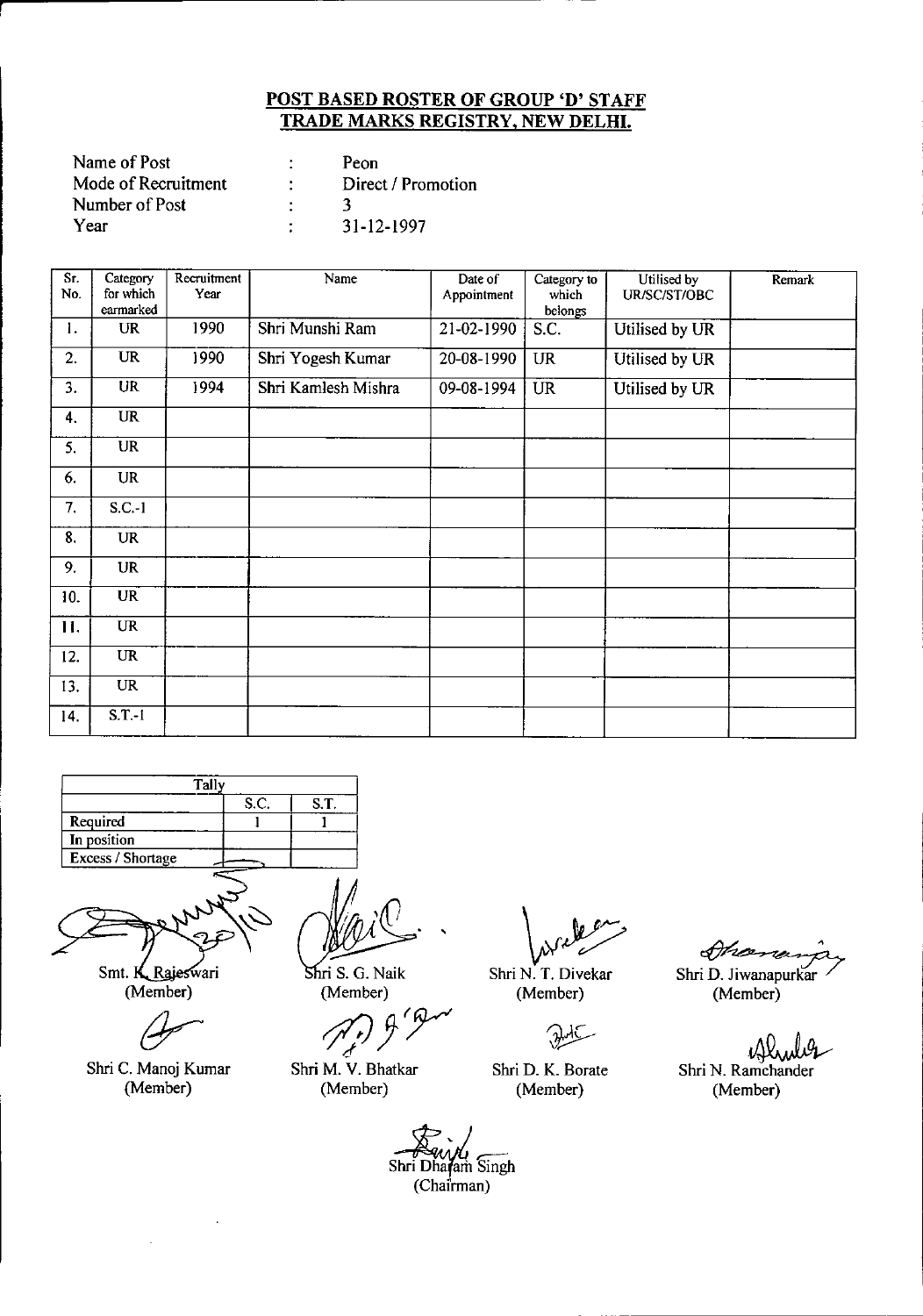| Name of Post        | Peon               |
|---------------------|--------------------|
| Mode of Recruitment | Direct / Promotion |
| Number of Post      |                    |
| Year                | 31-12-1998         |

| Sr.<br>No. | Category<br>for which<br>earmarked | Recruitment<br>Year | Name                | Date of<br>Appointment | Category to<br>which<br>belongs | Utilised by<br>UR/SC/ST/OBC | Remark |
|------------|------------------------------------|---------------------|---------------------|------------------------|---------------------------------|-----------------------------|--------|
| 1.         | <b>UR</b>                          | 1990                | Shri Munshi Ram     | $21 - 02 - 1990$       | S.C.                            | Utilised by UR              |        |
| 2.         | $\overline{\text{UR}}$             | 1990                | Shri Yogesh Kumar   | 20-08-1990             | <b>UR</b>                       | Utilised by UR              |        |
| 3.         | <b>UR</b>                          | 1994                | Shri Kamlesh Mishra | 09-08-1994             | <b>UR</b>                       | Utilised by UR              |        |
| 4.         | <b>UR</b>                          |                     |                     |                        |                                 |                             |        |
| 5.         | UR                                 |                     |                     |                        |                                 |                             |        |
| 6.         | <b>UR</b>                          |                     |                     |                        |                                 |                             |        |
| 7.         | $S.C.-1$                           |                     |                     |                        |                                 |                             |        |
| 8.         | <b>UR</b>                          |                     |                     |                        |                                 |                             |        |
| 9.         | <b>UR</b>                          |                     |                     |                        |                                 |                             |        |
| 10.        | $\overline{\mathbf{UR}}$           |                     |                     |                        |                                 |                             |        |
| 11.        | <b>UR</b>                          |                     |                     |                        |                                 |                             |        |
| 12.        | $\overline{UR}$                    |                     |                     |                        |                                 |                             |        |
| 13.        | <b>UR</b>                          |                     |                     |                        |                                 |                             |        |
| 14.        | $S.T.-1$                           |                     |                     |                        |                                 |                             |        |

| S.C. | S.T.  |
|------|-------|
|      |       |
|      |       |
|      |       |
|      | Tallv |



Smt. K Rajeswari<br>(Member)

 $\overline{\mathcal{A}}$ 

Shri C. Manoj Kumar (Member)

Shri S. G. Naik (Member)

(Member)

*j7:Jy~ d* Shri M. V. Bhatkar

Shri N. T. Divekar

(Member)

~

Shri D. K. Borate (Member)

Shri D. Jiwanapurkar (Member)

Arana

idhaal Shri N. Ramchander (Member)

~'!-- Shri Dha+m Singh

(Chairman)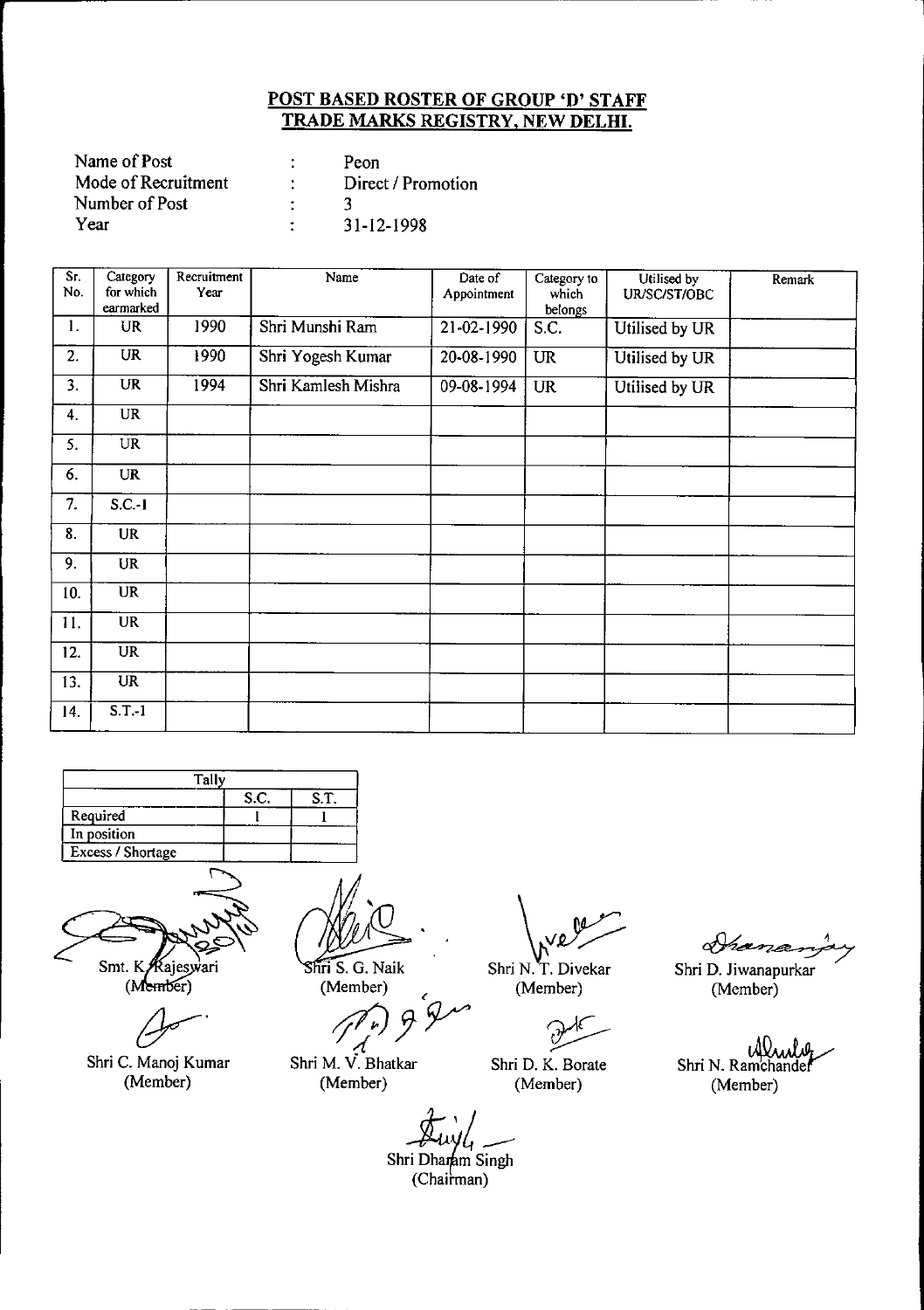| Name of Post        | Peon               |
|---------------------|--------------------|
| Mode of Recruitment | Direct / Promotion |
| Number of Post      |                    |
| Year                | 31-12-1999         |

| $\overline{\text{Sr.}}$<br>No. | Category<br>for which<br>earmarked | Recruitment<br>Year | Name                | Date of<br>Appointment | Category to<br>which<br>belongs | Utilised by<br>UR/SC/ST/OBC | Remark |
|--------------------------------|------------------------------------|---------------------|---------------------|------------------------|---------------------------------|-----------------------------|--------|
| 1.                             | <b>UR</b>                          | 1990                | Shri Munshi Ram     | 21-02-1990             | S.C.                            | Utilised by UR              |        |
| 2.                             | <b>UR</b>                          | 1990                | Shri Yogesh Kumar   | $20 - 08 - 1990$       | UR                              | Utilised by UR              |        |
| 3.                             | <b>UR</b>                          | 1994                | Shri Kamlesh Mishra | 09-08-1994             | <b>UR</b>                       | Utilised by UR              |        |
| 4.                             | <b>UR</b>                          |                     |                     |                        |                                 |                             |        |
| 5.                             | UR <sup>1</sup>                    |                     |                     |                        |                                 |                             |        |
| 6.                             | <b>UR</b>                          |                     |                     |                        |                                 |                             |        |
| 7.                             | $S.C.-1$                           |                     |                     |                        |                                 |                             |        |
| 8.                             | UR                                 |                     |                     |                        |                                 |                             |        |
| 9.                             | <b>UR</b>                          |                     |                     |                        |                                 |                             |        |
| 10.                            | UR                                 |                     |                     |                        |                                 |                             |        |
| 11.                            | <b>UR</b>                          |                     |                     |                        |                                 |                             |        |
| 12.                            | $\overline{\text{UR}}$             |                     |                     |                        |                                 |                             |        |
| 13.                            | UR                                 |                     |                     |                        |                                 |                             |        |
| 14.                            | $S.T.-1$                           |                     |                     |                        |                                 |                             |        |





Smt. K. Rajeswari<br>(Member)

Shri C. Manoj Kumar (Member)

Shri S. G. Naik (Member)

*rJ(;J* 9 (~ .'

Shri M. V. Bhatkar (Member)

 $\sqrt{2}$ 

Shri N. T. Divekar (Member)

 $\partial$ 

Shri D. K. Borate (Member)

Dhas

Shri D. Jiwanapurkar-(Member)

Shri N. Ramchander (Member)

*Buyl*<br>Shri Dharam Singh (Chairman)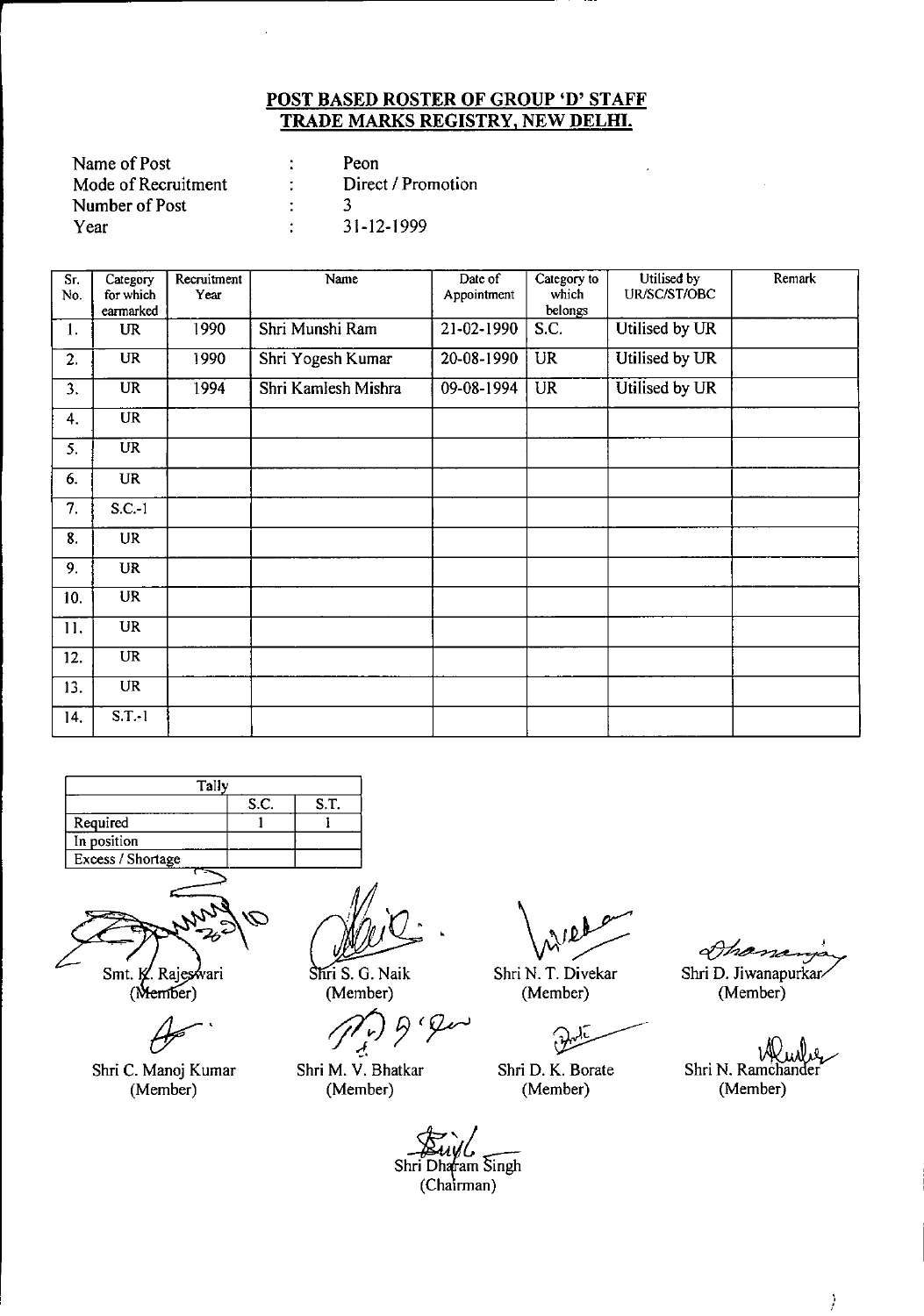| Name of Post        | Peon               |
|---------------------|--------------------|
| Mode of Recruitment | Direct / Promotion |
| Number of Post      |                    |
| Year                | 31-12-2000         |

| Sr.<br>No. | Category<br>for which | Recruitment<br>Year | Name                | Date of<br>Appointment | Category to<br>which | Utilised by<br>UR/SC/ST/OBC | Remark |
|------------|-----------------------|---------------------|---------------------|------------------------|----------------------|-----------------------------|--------|
|            | earmarked             |                     |                     |                        | belongs              |                             |        |
| 1.         | <b>UR</b>             | 1990                | Shri Munshi Ram     | 21-02-1990             | S.C.                 | Utilised by UR              |        |
| 2.         | <b>UR</b>             | 1990                | Shri Yogesh Kumar   | 20-08-1990             | <b>UR</b>            | Utilised by UR              |        |
| 3.         | <b>UR</b>             | 1994                | Shri Kamlesh Mishra | 09-08-1994             | <b>UR</b>            | Utilised by UR              |        |
| 4.         | O.B.C.·1              |                     |                     |                        |                      |                             |        |
| 5.         | <b>UR</b>             |                     |                     |                        |                      |                             |        |
| 6.         | <b>UR</b>             |                     |                     |                        |                      |                             |        |
| 7.         | $S.C.-1$              |                     |                     |                        |                      |                             |        |
| 8.         | $O.B.C. -2$           |                     |                     |                        |                      |                             |        |
| 9.         | <b>UR</b>             |                     |                     |                        |                      |                             |        |
| 10.        | <b>UR</b>             |                     |                     |                        |                      |                             |        |
| 11.        | <b>UR</b>             |                     |                     |                        |                      |                             |        |
| 12.        | $O$ B.C -3            |                     |                     |                        |                      |                             |        |
| 13.        | UR                    |                     |                     |                        |                      |                             |        |
| 14.        | $S.T.-1$              |                     |                     |                        |                      |                             |        |

| Tally                    |      |      |            |  |  |  |  |
|--------------------------|------|------|------------|--|--|--|--|
|                          | S.C. | S.T. | <b>OBC</b> |  |  |  |  |
| Required                 |      |      |            |  |  |  |  |
| In position              |      |      |            |  |  |  |  |
| <b>Excess / Shortage</b> |      |      |            |  |  |  |  |
|                          |      |      |            |  |  |  |  |



Smt. K. Rajeswari (Member)

Shri C. Manoj Kumar (Member)

~~

Shri S. G. Naik (Member)

*71jJJr~*

Shri M. V. Bhatkar (Member)

Shri N. T. Divekar

(Member)

Shri D. K. Borate (Member)

Ihananyo

Shri D. Jiwanapurkar (Member)

VI Shri N. Ramchander (Member)

ri Dharam Si<br>(Chairman) Shri Dharam Singh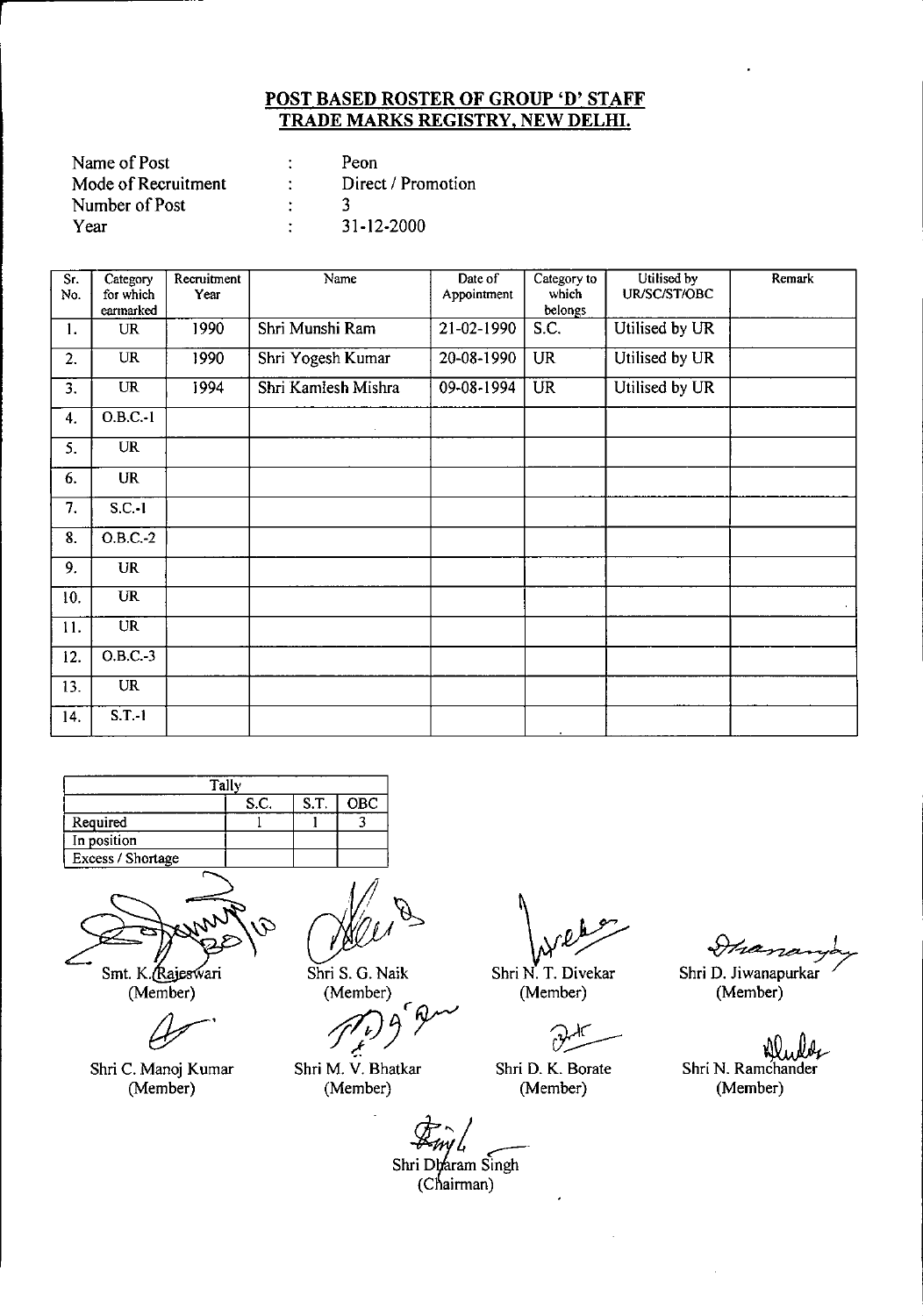| Name of Post        | Peon               |
|---------------------|--------------------|
| Mode of Recruitment | Direct / Promotion |
| Number of Post      |                    |
| Year                | 31-12-2001         |

| $\overline{\mathsf{Sr.}}$<br>No. | Category<br>for which<br>earmarked | Recruitment<br>Year | Name                | Date of<br>Appointment | Category to<br>which<br>belongs | Utilised by<br>UR/SC/ST/OBC | Remark |
|----------------------------------|------------------------------------|---------------------|---------------------|------------------------|---------------------------------|-----------------------------|--------|
| 1.                               | <b>UR</b>                          | 1990                | Shri Munshi Ram     | 21-02-1990             | S.C.                            | Utilised by UR              |        |
| 2.                               | <b>UR</b>                          | 1990                | Shri Yogesh Kumar   | 20-08-1990             | <b>UR</b>                       | Utilised by UR              |        |
| 3.                               | $\overline{UR}$                    | 1994                | Shri Kamlesh Mishra | 09-08-1994             | <b>UR</b>                       | Utilised by UR              |        |
| 4.                               | $O.B.C.-1$                         |                     |                     |                        |                                 |                             |        |
| 5.                               | $\overline{UR}$                    |                     |                     |                        |                                 |                             |        |
| 6.                               | <b>UR</b>                          |                     |                     |                        |                                 |                             |        |
| 7.                               | $S.C.-1$                           |                     |                     |                        |                                 |                             |        |
| 8.                               | $O.B.C.-2$                         |                     |                     |                        |                                 |                             |        |
| 9.                               | <b>UR</b>                          |                     |                     |                        |                                 |                             |        |
| 10.                              | <b>UR</b>                          |                     |                     |                        |                                 |                             |        |
| 11.                              | <b>UR</b>                          |                     |                     |                        |                                 |                             |        |
| 12.                              | $O.B.C.-3$                         |                     |                     |                        |                                 |                             |        |
| 13.                              | <b>UR</b>                          |                     |                     |                        |                                 |                             |        |
| 14.                              | $S.T.-1$                           |                     |                     |                        |                                 |                             |        |

|                   | S.C. | S.T. | <b>OBC</b> |  |  |  |
|-------------------|------|------|------------|--|--|--|
| Required          |      |      |            |  |  |  |
| In position       |      |      |            |  |  |  |
| Excess / Shortage |      |      |            |  |  |  |
|                   |      |      |            |  |  |  |



Sm!. (

 $\beta$ 

Shri C. Manoj Kumar (Member)

Shri S. G. Naik (Member)

*tJ7jJ J{~*

Shri M. V. Bhatkar (Member)

Shri N. T. Divekar (Member)

 $v^{\pm}$ 

Shri D. K. Borate (Member)

 $d\mathcal{H}$ 

Shri D. Jiwanapurkar (Member)

JI), Ibr Shri N. Ramchander (Member)

*E.,~t\_\_* Shri Dharam Singh (Chairman)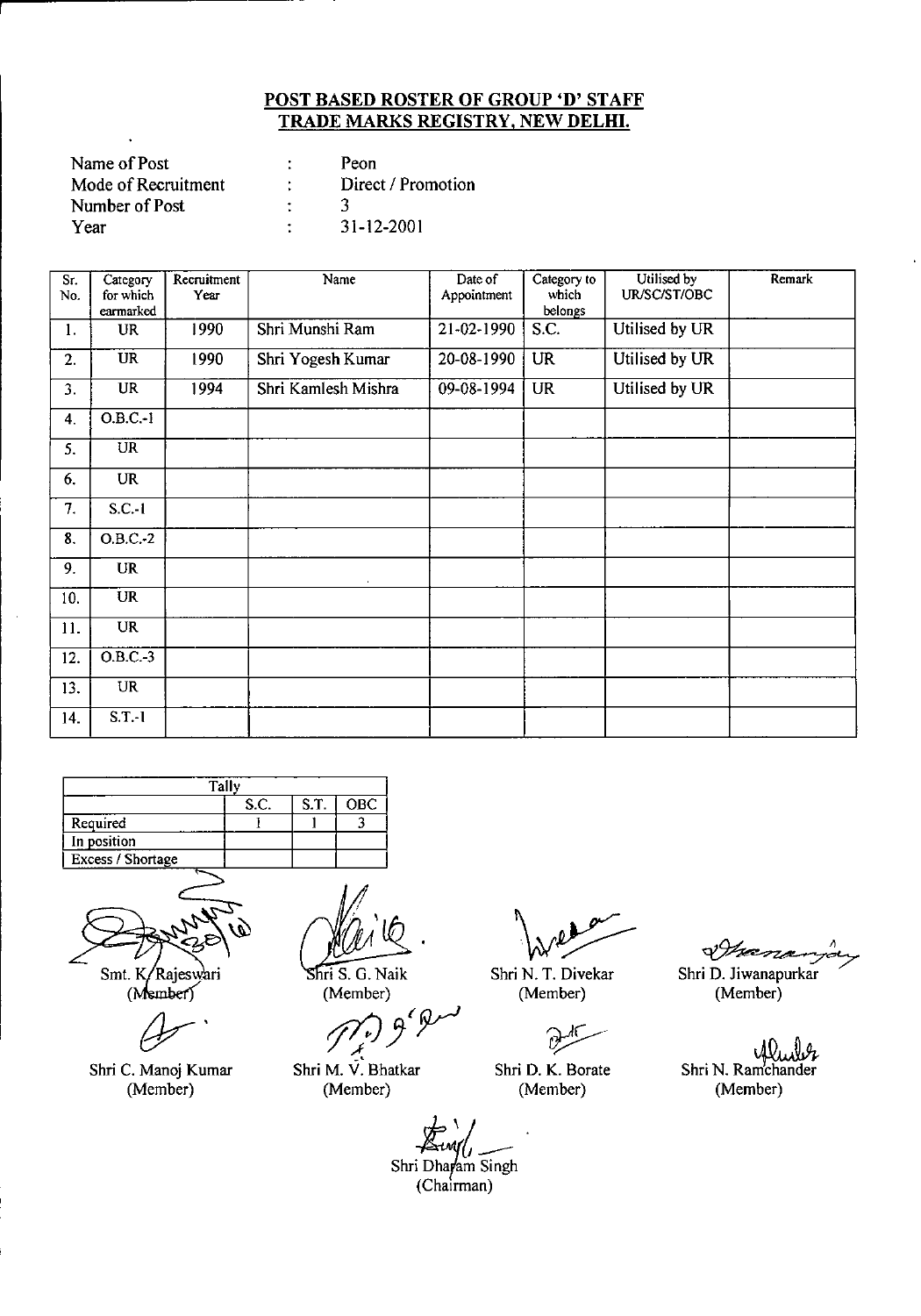| Name of Post        | Peon               |
|---------------------|--------------------|
| Mode of Recruitment | Direct / Promotion |
| Number of Post      |                    |
| Year                | 31-12-2002         |

| $S_{r}$<br>No. | Category<br>for which<br>earmarked | Recruitment<br>Year | Name                | Date of<br>Appointment | Category to<br>which<br>belongs | Utilised by<br>UR/SC/ST/OBC | Remark |
|----------------|------------------------------------|---------------------|---------------------|------------------------|---------------------------------|-----------------------------|--------|
| 1.             | <b>UR</b>                          | 1990                | Shri Munshi Ram     | 21-02-1990             | $\overline{S}$ .C.              | Utilised by UR              |        |
| 2.             | <b>UR</b>                          | 1990                | Shri Yogesh Kumar   | 20-08-1990             | UR <sup>1</sup>                 | Utilised by UR              |        |
| 3.             | <b>UR</b>                          | 1994                | Shri Kamlesh Mishra | 09-08-1994             | <b>UR</b>                       | Utilised by UR              |        |
| 4.             | $O.B.C.-1$                         |                     |                     |                        |                                 |                             |        |
| 5.             | UR                                 |                     |                     |                        |                                 |                             |        |
| 6.             | UR                                 |                     |                     |                        |                                 |                             |        |
| 7.             | $S.C.-1$                           |                     |                     |                        |                                 |                             |        |
| 8.             | $O.B.C.-2$                         |                     |                     | $\alpha$               |                                 |                             |        |
| 9.             | UR                                 |                     |                     |                        |                                 |                             |        |
| 10.            | <b>UR</b>                          |                     |                     |                        |                                 |                             |        |
| 11.            | <b>UR</b>                          |                     |                     |                        |                                 |                             |        |
| 12.            | $O.B.C.-3$                         |                     |                     |                        |                                 |                             |        |
| 13.            | <b>UR</b>                          |                     |                     |                        |                                 |                             |        |
| 14.            | $S.T.-1$                           |                     |                     |                        |                                 |                             |        |

|                   | Tally |      |     |
|-------------------|-------|------|-----|
|                   | S.C.  | S.T. | OBC |
| Required          |       |      |     |
| In position       |       |      |     |
| Excess / Shortage |       |      |     |

Smt. K. Raje wari (Member) ~.

hri S. G. Naik (Member)

'" *~JY*

Shri C. Manoj Kumar (Member)

Shri M. V. Bhatkar (Member)

Shri N.T. Divekar

(Member)

~ Shri D. K. Borate (Member)

DF20

Shri D. Jiwanapurkar (Member)

Vì Shri N. Ramchande (Member)

4 Shri Dharam Singh (Chairman)

 $\overline{\phantom{0}}$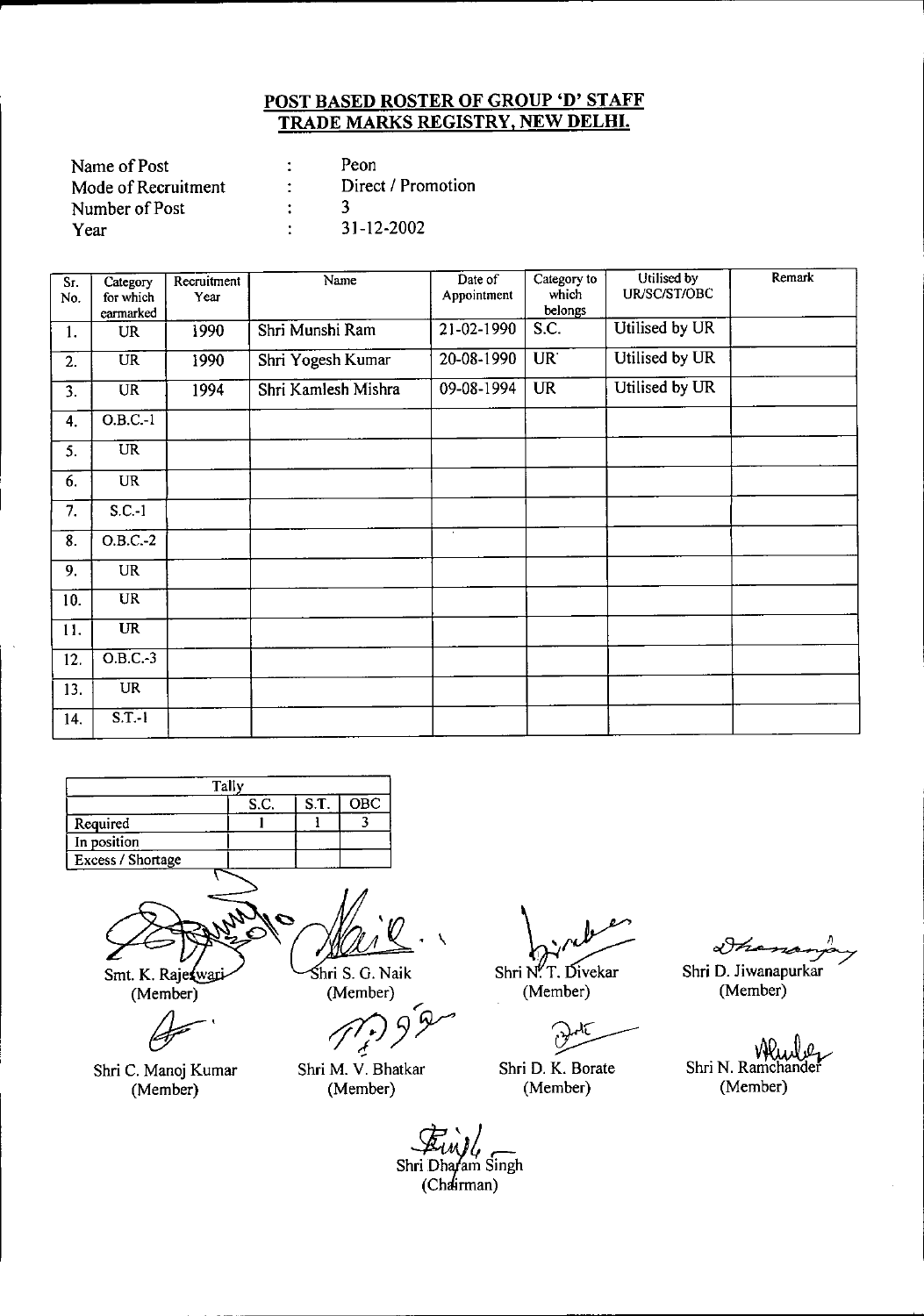| Name of Post        |  | Peon               |
|---------------------|--|--------------------|
| Mode of Recruitment |  | Direct / Promotion |
| Number of Post      |  |                    |
| Year                |  | 31-12-2003         |

| $\overline{\text{Sr.}}$<br>No. | Category<br>for which<br>earmarked | Recruitment<br>Year | Name                | Date of<br>Appointment | Category to<br>which<br>belongs | Utilised by<br>UR/SC/ST/OBC | Remark |
|--------------------------------|------------------------------------|---------------------|---------------------|------------------------|---------------------------------|-----------------------------|--------|
| 1.                             | <b>UR</b>                          | 1990                | Shri Munshi Ram     | 21-02-1990             | S.C.                            | Utilised by UR              |        |
| 2.                             | <b>UR</b>                          | 1990                | Shri Yogesh Kumar   | 20-08-1990             | <b>UR</b>                       | Utilised by UR              |        |
| 3.                             | <b>UR</b>                          | 1994                | Shri Kamlesh Mishra | 09-08-1994             | <b>UR</b>                       | Utilised by UR              |        |
| $\overline{4}$ .               | $O.B.C.-1$                         |                     |                     |                        |                                 |                             |        |
| 5.                             | <b>UR</b>                          |                     |                     |                        |                                 |                             |        |
| 6.                             | UR                                 |                     |                     |                        |                                 |                             |        |
| 7.                             | $S.C.-1$                           |                     |                     |                        |                                 |                             |        |
| 8.                             | $O.B.C.-2$                         |                     |                     |                        |                                 |                             |        |
| 9.                             | <b>UR</b>                          |                     |                     |                        |                                 |                             |        |
| 10.                            | $\overline{UR}$                    |                     |                     |                        |                                 |                             |        |
| 11.                            | <b>UR</b>                          |                     |                     |                        |                                 |                             |        |
| 12.                            | $O.B.C.-3$                         |                     |                     |                        |                                 |                             |        |
| 13.                            | <b>UR</b>                          |                     |                     |                        |                                 |                             |        |
| 14.                            | $S.T.-1$                           |                     |                     |                        |                                 |                             |        |

| Tally                      |  |  |  |  |  |  |  |
|----------------------------|--|--|--|--|--|--|--|
| S.T.<br>S.C.<br><b>OBC</b> |  |  |  |  |  |  |  |
| Required                   |  |  |  |  |  |  |  |
| In position                |  |  |  |  |  |  |  |
| Excess / Shortage          |  |  |  |  |  |  |  |
|                            |  |  |  |  |  |  |  |



 $(Mehbef)$ 

Shri C. Manoj Kumar (Member)

 $\ddot{\phantom{0}}$ 

(Member)

**ri** S. G. Naik<br>(Member)<br>*J*<sup>2</sup><sup>2</sup>*y*<sub>2</sub> ("" *J:*

Shri M. V. Bhatkar (Member)

\_V

Shri N. T. Divekar (Member)

 $\left\langle \cdot \right\rangle$ 

Shri D. K. Borate (Member)

Shri D. Jiwanapurkar (Member)

Shri N. Ramchander (Member)

*~ift;A:tltr-*Shri Dharam Singh (Chairman)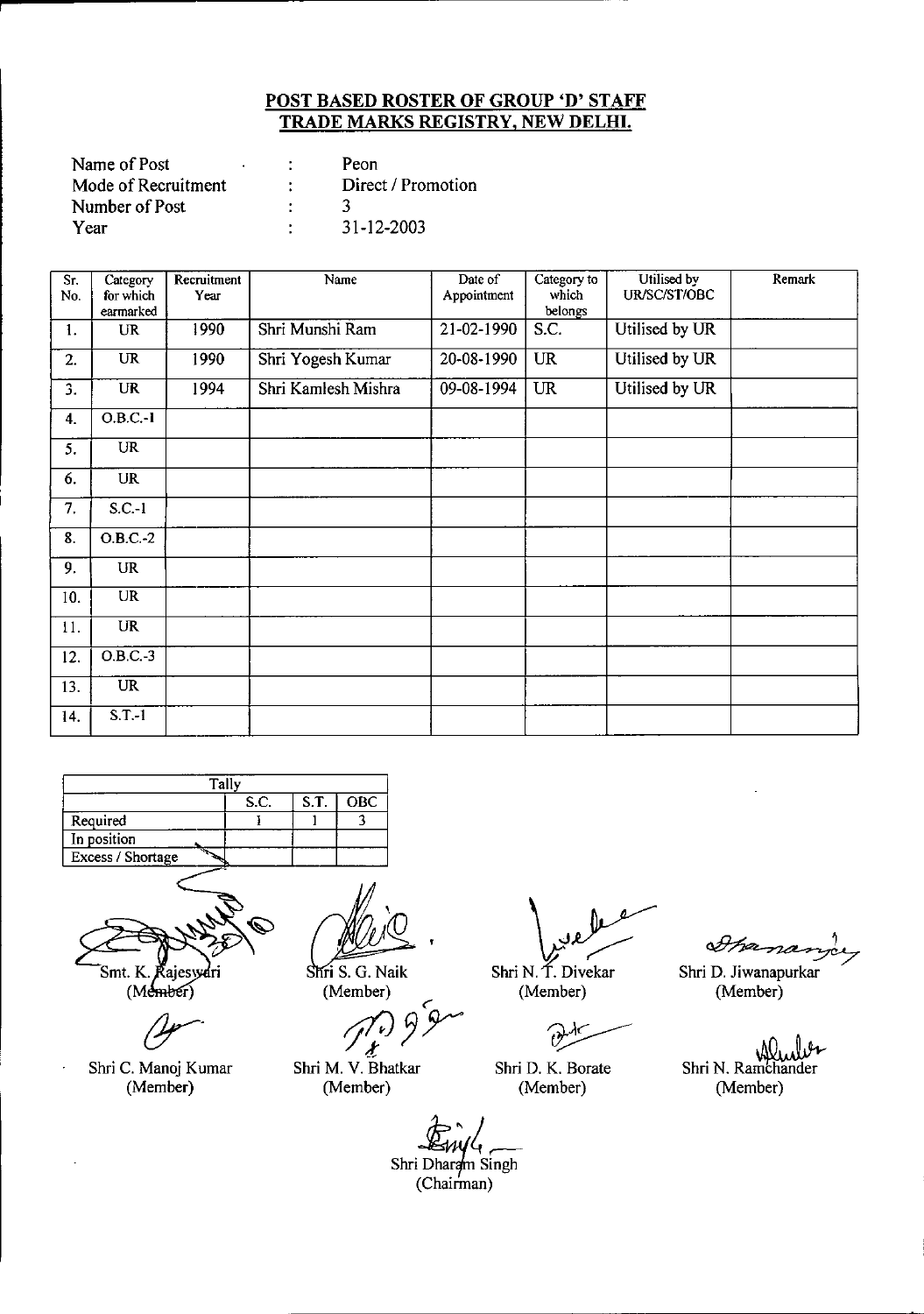| Name of Post        | Peon               |
|---------------------|--------------------|
| Mode of Recruitment | Direct / Promotion |
| Number of Post      |                    |
| Year                | 31-12-2004         |

| Sr.<br>No. | Category<br>for which<br>earmarked | Recruitment<br>Year | Name                | Date of<br>Appointment | Category to<br>which<br>belongs | Utilised by<br>UR/SC/ST/OBC | Remark |
|------------|------------------------------------|---------------------|---------------------|------------------------|---------------------------------|-----------------------------|--------|
| 1.         | UR                                 | 1990                | Shri Munshi Ram     | 21-02-1990             | S.C.                            | Utilised by UR              |        |
| 2.         | <b>UR</b>                          | 1990                | Shri Yogesh Kumar   | 20-08-1990             | <b>UR</b>                       | Utilised by UR              |        |
| 3.         | $\overline{\text{UR}}$             | 1994                | Shri Kamlesh Mishra | 09-08-1994             | <b>UR</b>                       | Utilised by UR              |        |
| 4.         | $O.B.C.-1$                         |                     |                     |                        |                                 |                             |        |
| 5.         | <b>UR</b>                          |                     |                     |                        |                                 |                             |        |
| 6.         | <b>UR</b>                          |                     |                     |                        |                                 |                             |        |
| 7.         | $S.C.-1$                           |                     |                     |                        |                                 |                             |        |
| 8.         | $O.B.C.-2$                         |                     |                     |                        |                                 |                             |        |
| 9.         | <b>UR</b>                          |                     |                     |                        |                                 |                             |        |
| 10.        | <b>UR</b>                          |                     |                     |                        |                                 |                             |        |
| 11.        | <b>UR</b>                          |                     |                     |                        |                                 |                             |        |
| 12.        | $O.B.C.-3$                         |                     |                     |                        |                                 |                             |        |
| 13.        | <b>UR</b>                          |                     |                     |                        |                                 |                             |        |
| 14.        | $S.T.-1$                           |                     |                     |                        |                                 |                             |        |

|                   | S.C. | S.T | OBC |  |  |  |
|-------------------|------|-----|-----|--|--|--|
| Required          |      |     |     |  |  |  |
| In position       |      |     |     |  |  |  |
| Excess / Shortage |      |     |     |  |  |  |
|                   |      |     |     |  |  |  |

Smt. K. Rajeswari (Member)

 $4-$ 

Shri C. Manoj Kumar (Member)

 $\ddot{\phantom{1}}$ 

ri S. G. Naik (Member) *c*

*rf10~r* !-

Shri M. V. Bhatkar (Member)

Shri N. T. Divekar (Member)

 $\theta$ 

Shri D. K. Borate (Member)

*mand* 

Shri D. Jiwanapurkar (Member)

. de 21 vO, Shri N. Ramchander (Member)

 $\mathbf{r}$ 

*5!c.;L \_* Shri Dharam Singh